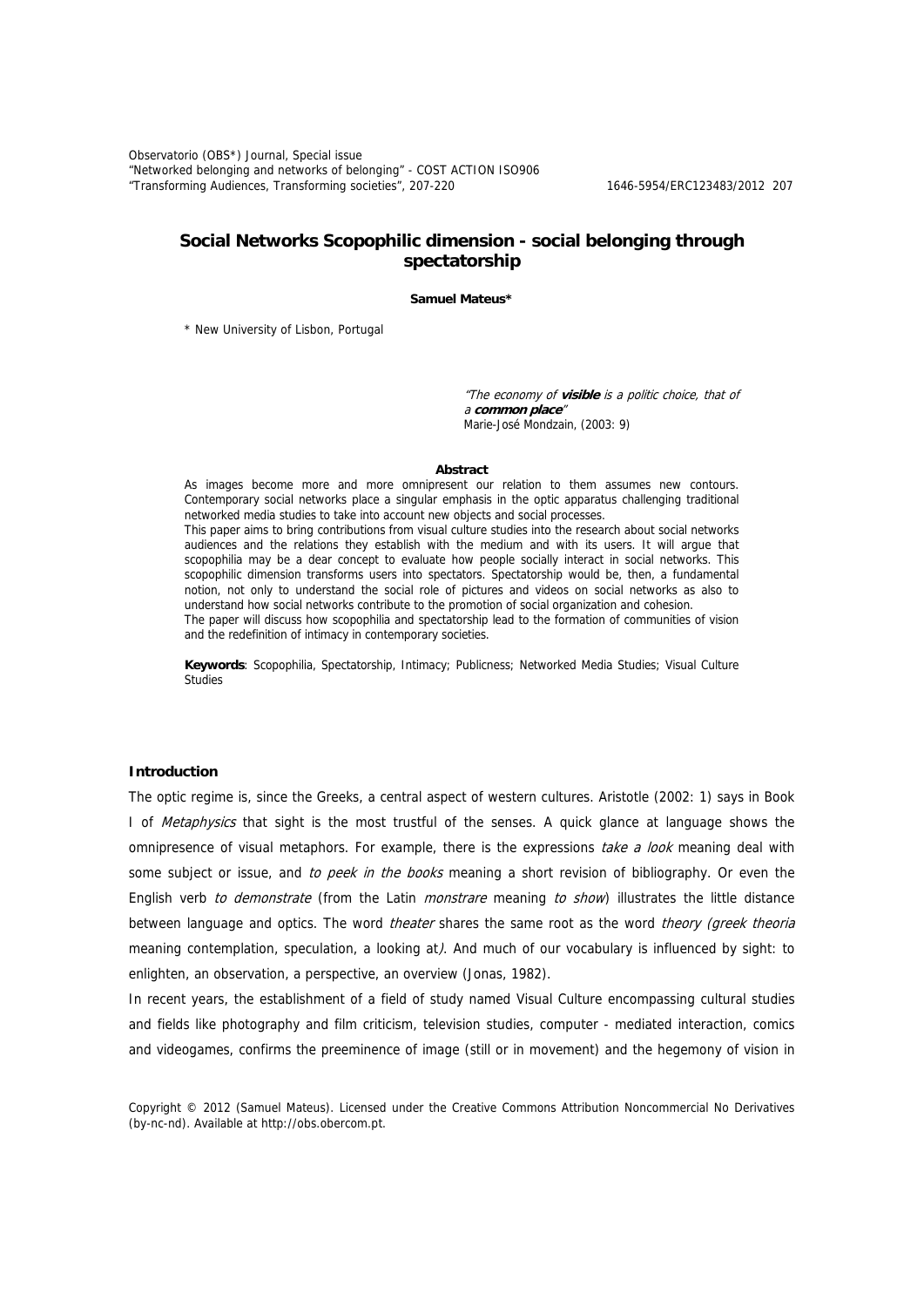contemporary societies. Some authors, like Ong, (1982) argue western cultures are characterized by a deep ocularcentrism claiming we tend to use more our eyes than other senses. Therefore, language is apprehended as vision: the visual sense is favored to the touch, smell or hearing senses.

This vision-dominated culture has evolved, along the centuries, to a pleasure in watching images. It is undeniable that the act of look, stare or watch involves a special delight in contemporary visual culture societies. Not only technological developments emphasize the vision (such as the telescope, microscope, photography and television) as also cultural habits have become increasingly visible. Everything is supposed to be seen, even personal aspects once closed in privacy. In videoclips, we see women in underwear; in some television shows such as Dr. Phil the audience testifies intimate confessions; in theaters the backstage is open to visits; in movies there are regularly small films documenting the movie's production and details until then unseen by the general public; in some restaurants the kitchen is perfectly observable from the client's table. It seems there is a generalized tendency towards transparency and visibility. This pleasure one retires from watching, this expansion of the gaze or *scopophilia* (from the Greek love to look) was first popularized in the 20<sup>th</sup> century by psychoanalysis when Freud, in his sexual theory, refers the Schalust (curiosity). It was later developed by the psychoanalytic theory of Jacques Lacan (the mirror stage) and Fenichel. But what is interesting to mention in scopophilia is the importance given to appearance seen as an object of the gaze. This stress the desire individuals have to display themselves and to see others, as if seeing was not just an act of perception but also some form of publicity and social recognition.

One of the strongest attributes, even if it is not always an object of concern, of mediated networks raised with Internet, especially social networks, is precisely its insistence on the scopophilia of self-presentation. We define social networks as media-based services that allow individuals to (1) construct a public and visible profile, (2) create a list of other users with whom they share a social relation, and (3) share, view and traverse their connections's inputs such as images, videos or messages (cf. Boyd and Ellison, 2007). The nature and nomenclature of these connections, as also the different possibilities given to its users vary from site to site. But the centrality of images, the pleasure to watch and the scopophilical behavior, they all characterize social networks. Facebook, Orkut, Tribe, Hi5, Bebo, Cloob, Faceparty, Friendster, Hyves, Tweeter, Google Plus, MySpace or Linkedin, they all base its attractiveness in the possibility of the anonymous individual access the public realm and show itself to the world, be it using words in chats and feeds, be it (more often) in a more iconic language sharing videos and pictures. There one can freely stage his self-display, preparing a public appearance to its own abilities (there are a long number of singers whose auditions to success were made through videos posted in Internet, first in social networks like Facebook, then posted in video-sharing websites like You Tube). Networked media such as Internet but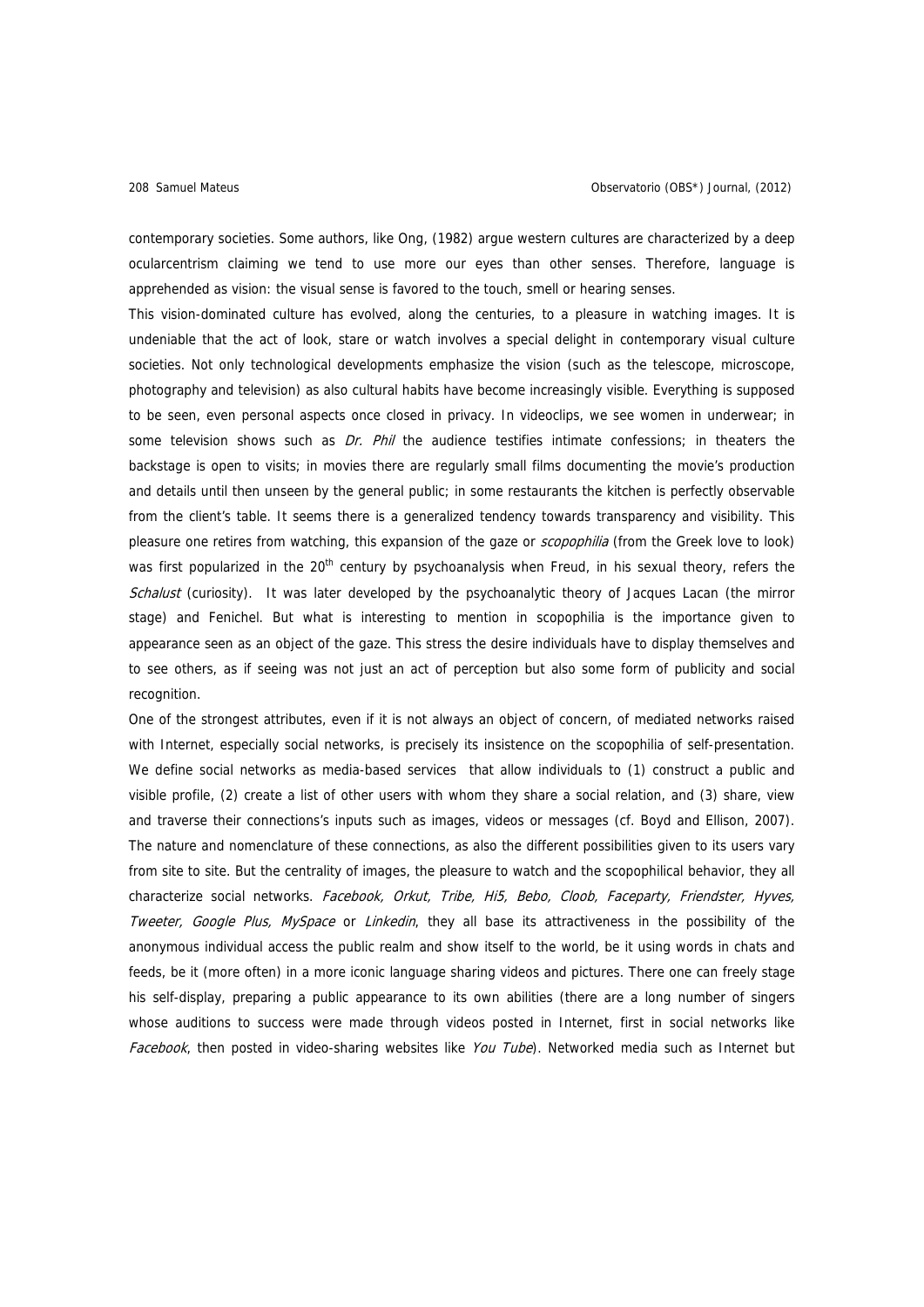also some mobile phone, tablets and smartphones applications are used according to the idea of social networks in which carefully produced self – images constitute the way promoting virtual (and real) relations. This is possible because contemporary western societies encourage scopophilia. Repeating Aristotle (2002: 1), they believe vision is the main entrance to truth.

As pictures seem to reveal everything, they put individuals as spectators. As a spectator of one another we seem to witness individual authenticity. In social networks we easy find all the attitudes present in mundane life: people play, joke, seduce, share opinions and comments. Relations evolve from these small traces. Through those pictures, through vision people collects all the traits that will permit to establish some sort of personality. Watching the other, looking to its self-appearance, the digital user of these media networks can understand at least how he should perceive them (starting with nicknames and avatars). So, a person who desires to be (literally) seen as radical will sure post an amount of pictures pointing to that aspect of his personality: some photo taken with the parachute just after a 3000 meters jump, some picture of the individual with friends having for background some far mountains with ice peaks, or even some video reporting the wet-wedding in the bedrock of a distant sea having for guests an half-dozen people outfitted with scuba-diving equipment. These examples are not so unsual.

Thus, we are saying one fundamental way of making relations (and make them persist along the years) has to do with scopophilia and the incommensurable gratification people experience displaying his personality and life events in videos and photos, as also seeing other people's iconographic self-representation. However, even if social networks attract millions of people to this scopophilic regime, they cannot be confused with reality-shows since these television programs ground its pleasure in viewing in a synoptic (from the Geek syn meaning together and opsis meaning view) model, that is, only a few are seen by millions of individuals. By its turn, social networks do not base their scopophilic dimension in a synoptic model, not even a panoptic (from the Greek pan meaning all and opsis meaning vision) one: in networked media, social networks are not apprehended neither by a majority viewed by a few, nor a few viewed by a majority of people. Since its nature is a grid of relations, social networks' scopophilia do not fit squarely in the synoptic or in the panoptic. They imply a in-between model, one that deals, at the same time, with an individual being seen by many and many being seen by a few. Thus, we propose to name this mixed model of the synoptic and panoptic an *amphyoptic model* (from the Greek *amphy* meaning both plus the Greek opsis meaning vision). The amphyoptic scopophilia of social networks refers to the infinite crossing between modes of individuals watching one another simultaneously. Thus, in social networks individuals can be seen, at the same time, either by many, either by just a few. Their publicness and social relationships are articulated between these two modes.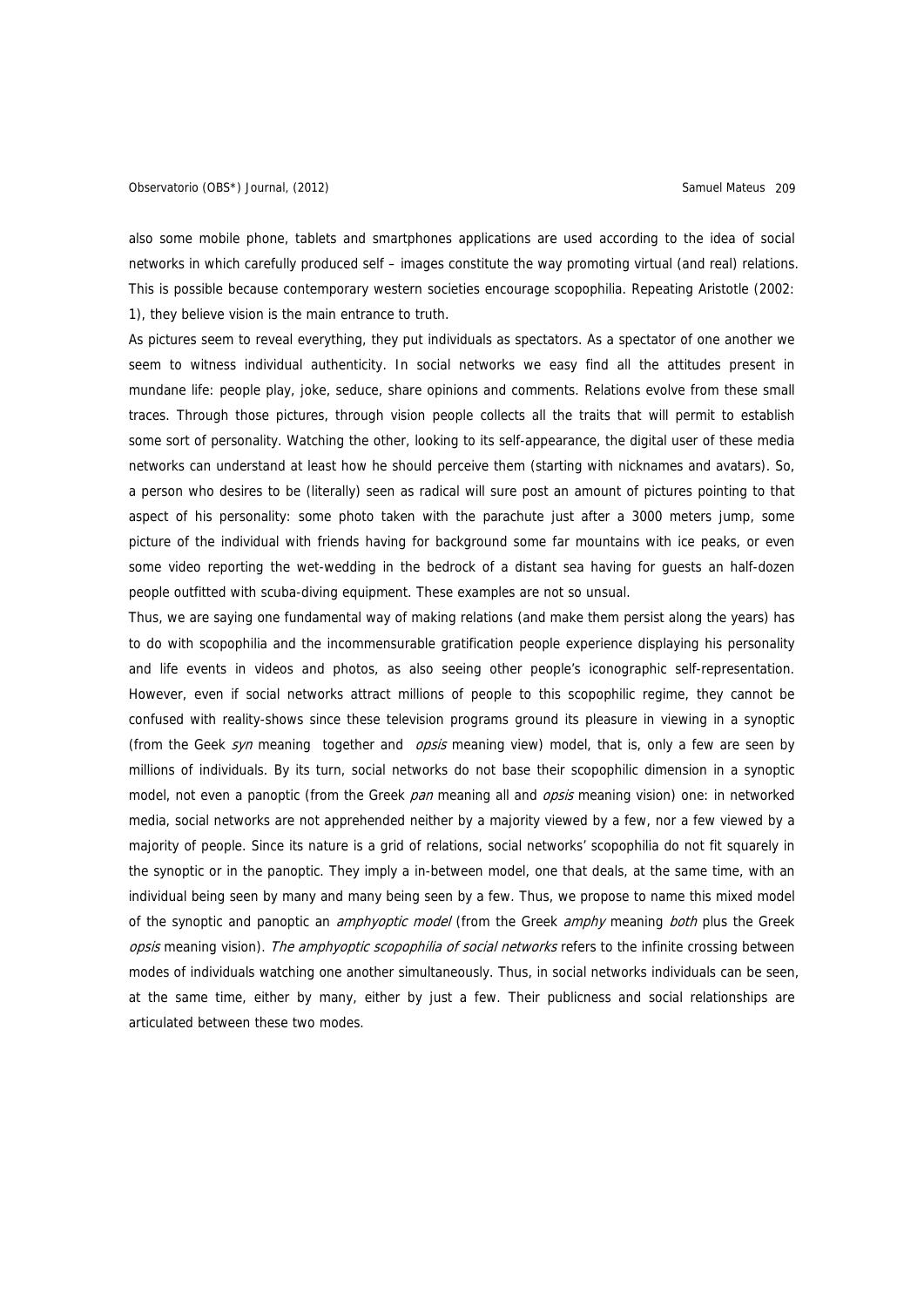The networked media studies, hence, face two challenges: first, to ponder the central role given to gaze in social networks. Second, to consider the consequences of the amphyoptic model of social networks scopophilia. What do we find if we treat social networks from its iconic premise? What means this condition of being seen by a few and by the many?

In this paper, we will seek to answer these two questions having in mind the consequences of thinking in digital media social networks from an amphyoptical scopophilical perspective. We will argue that social networks like Facebook or Google Plus promote a new form of social cohesion, one that have its main asset in the reconnaissance that visibility and vision play a major role in social organization. More important, thinking about networked media from the scopophilical standpoint may enable us to mark out the singular forms social belonging may assume today. We will meditate on the possibility of the primacy of image<sup>[1](#page-3-0)</sup> in social networks to produce a new form of community, one mainly based on the social power of vision provoking original modes of participation and engagement for audiences. We claim that spectatorship may be, not only the missing link to understand those scopophilical forms of social engagement, as also it may present us with the opportunity to outline the transformations on individual identity and on the publicprivate dichotomy.

Putting the concept of *spectator* on the networked media studies may be audacious but it will not seem so if we give it all the importance it deserves. Because what is on stake here, it not a negative conception of spectator seen as a passive and easy-manipulated audience. We do not repeat Plato's opinion about images. Spectatorship is not about a simulacrum or being confronted with alienation. The detractors of spectatorship usually blame the spectator for two main reasons: one, to look is not to know since the spectator faces an image and an appearance of reality, ignoring its process of production. Two, to look is not to act. The spectator rests still in its place, inactive and submissive (Rancière, 2008: 8). This criticism first appeared in 1758 Letter to D'Alembert on the Theatre written by Rousseau (1968). Representation was considered a decadent activity since acting was seen as a form of deception, a seductive and manipulative way of addressing individuals<sup>[2](#page-3-1)</sup>. It weakened morals as audiences were merely amused. Individuals were considered mere passive and a-critical spectators. This perspective was present on Horkheimer and Adorno's critical theory (1969) dealing with the standardization of culture (and vision). The cultural industry spectator was described as one without gaze's creative energy, just a visual consumer.

Contrasting with these premises, spectatorship will, in this paper, be understood like a form of subjectification through images and vision (cf. Mondzain, 2007: 117). The image is not necessarily something regressive; instead it involves a power of making visible individual symbolic frameworks. Images

<span id="page-3-1"></span><span id="page-3-0"></span><sup>&</sup>lt;sup>1</sup> We rely on Mondzain's (2007: 13) understanding of image: image is all that makes a subject capable of engaging with the visible from a spectatorship standpoint.<br><sup>2</sup> This is very different from the modern understanding of theater. For Artaud or Brecht, for example, the theatrical representation allows the individuals to gain conscience of their social situation functioning as a collective form of putting together social energies.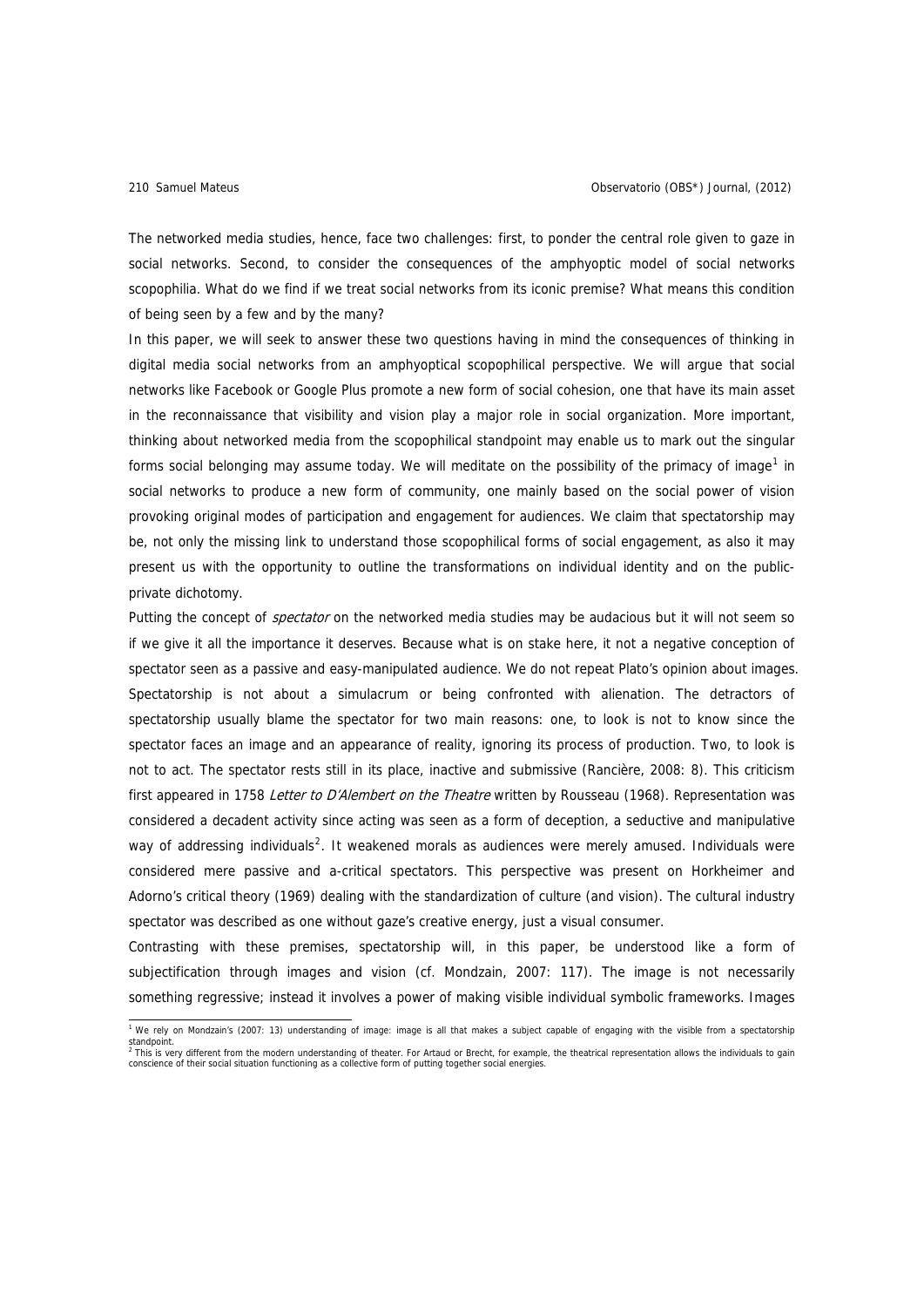contain the ability to make knowable and to make actable. To stare is also a social action transforming and distributing. Like discourse and talking, to look and to be a spectator is also an act of interpretation and judgment. The spectator is an acting subject. The images he sees are a dynamic mode of people making contact with society and initiating several modalities of connection with his (or her) own subjectivity and with the other. The spectator is a subject of the human world and is characterized by a scopophilical relation to society. These assumptions lead us to a path capable of providing decisive clues about how social networks are today used and experienced by individuals, and how they apply them to their own demands.

In order to approach the social networks from the scopophilia angle, we shall focus on the concept of spectator and what it may mean in networked media. Then, we will sketch the possibility of a community of vision. At last, we consider its consequences on the individual and on the redefinition of privacy.

## **Spectatorship**

As long as social networks work in the amphyoptical scopophilical regime, they form a community of spectators dealing with appearances. Everything given existence is destined to be perceived by someone. What socially exists, including social relations maintained through social networks, depends on appearances, on an exterior manifestation, an outward show of something. That's why we need to relocate the spectator (as the person who watch) in networked media studies.

Let's bring the phenomenological teachings of Hannah Arendt to discussion and establish a relation between spectator and appearance. She says, for example, that men and animals are themselves beings of appearance predestined to being able to see and be seen, to hear and be heard, to touch and be touched (Arendt, 1999: 30). This means there is no subject without the possibility of being an object to someone. That's why, according to Arendt, living beings are not just in the world, they are of the world since they are simultaneously subjects and objects, they can watch and be watched. Being alive denotes an impulse of self-display corresponding to apparent dimension. Living things appear like actors in a stage (Arendt, 1999: 31). Appearances are, hence, the mode the social world appears, is perceived and recognized. Networked media have only developed this tendency already present in mundane social intercourse. Social networks like Bebo or Faceparty intensify the spectatorship experience underscoring the facets of appearance through a visual representation of its user's personality. Bebo, for example, exhorts them: "Share the Real You". This display in attained in a pictorial way and corroborating what Arendt noted: the apparent always denotes an appearance to others. Social networks provide, thus, the virtual stage where individuals, like actors, can appear, perform, display themselves and place a public behavior. They carry out the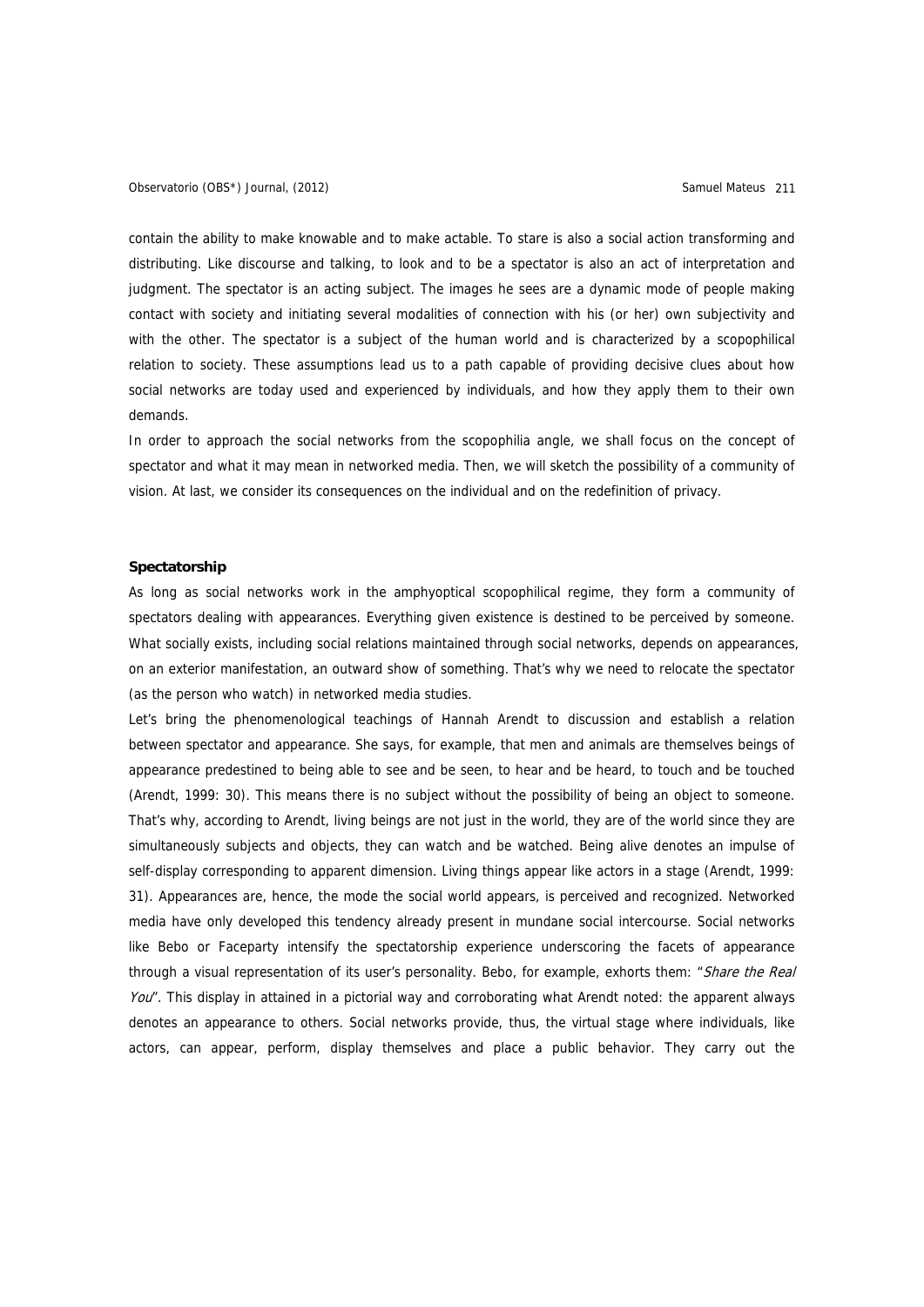simultaneously transformation of users into actors and users into spectators. Given this perspective, the success they currently have among internets and mobile phone users has to do with the opportunity they provide to the confirmation and acknowledgment of individual existence.

According to Arendt (1999: 29), appearances always claim spectators. Because it is not enough to appear to ourselves; in order to confirm our existence we need to become apparent to others and receive their acceptance. So, spectatorship is not just a media condition. It is a mundane and human condition (Mondzain, 2007: 213) that social networks, we believe, have expanded. One motive for its popularity lies on the warrant they offer to a social need: the need individuals feel to being socially recognized - even if based in appearances and images. This recognition is above all a recognition of self-display, but since to appear is to exist (Arendt, 1999: 32), the recognition social networks perform is a recognition of the individual. Surely, this kind recognition is far away from, for example, Axel Honneth or Nancy Fraser's moral and political recognition (Fraser and Honneth, 2003). But, nonetheless, is a form of recognition. But of what kind? Through spectatorship, individuals can be recognized as member of small communities and expect to take part (even superficially) in the horizon of meaning of those mainly aesthetic communities (cf. Maffesoli, 2000: [3](#page-5-0)4). The apparent bridges individual and society<sup>3</sup> promoting the encountering of the social network users with a visual community.

Social networks seem to relocate individuals in communities running as a form of literal tele-vision (cf. Merleau-Ponty, 1968: 273), distant looks united in a coherent vision functioning as the visual and apparent substratum of a sense of belonging to a community. Social networks convene a tele-vision because they work visually the formations of emotions (cf. Jay, 1993: 312). It is this collective emotion formed by each individual gaze that inserts social networks users on a peculiar form of community. The need to self-display in the majority of social networks must not be mistaken with a generalized narcissist attitude: more than impose its own idiosyncrasy, social networks users carry an act of revelation, making visible to a community of spectators their particular features. If it is in the common world that people gather and recognize themselves as part of a society, social networks assume the task of supplying a complementary opening for people reveal make apparent themselves and, hence, form a *community of vision.* 

We must accept that in the need for recognition we are dealing with a new form of intersubjectivity; one grounded in the power of disclosure, of exposure, on the will to self-display and at the same time watch the self-display of others. It is the possibility of self-display in the scopophilical dimension of social networks that gives an opportunity to a community, to the share of a common world where individuals take part looking and be looked. People are recognized, and social networks users are inserted in a community of vision because they become visible, apparent, available for amphyoptics. These communities become a

<span id="page-5-0"></span><sup>&</sup>lt;sup>3</sup> Consider, for example, Cloob's slogan: " Iranian Virtual Society".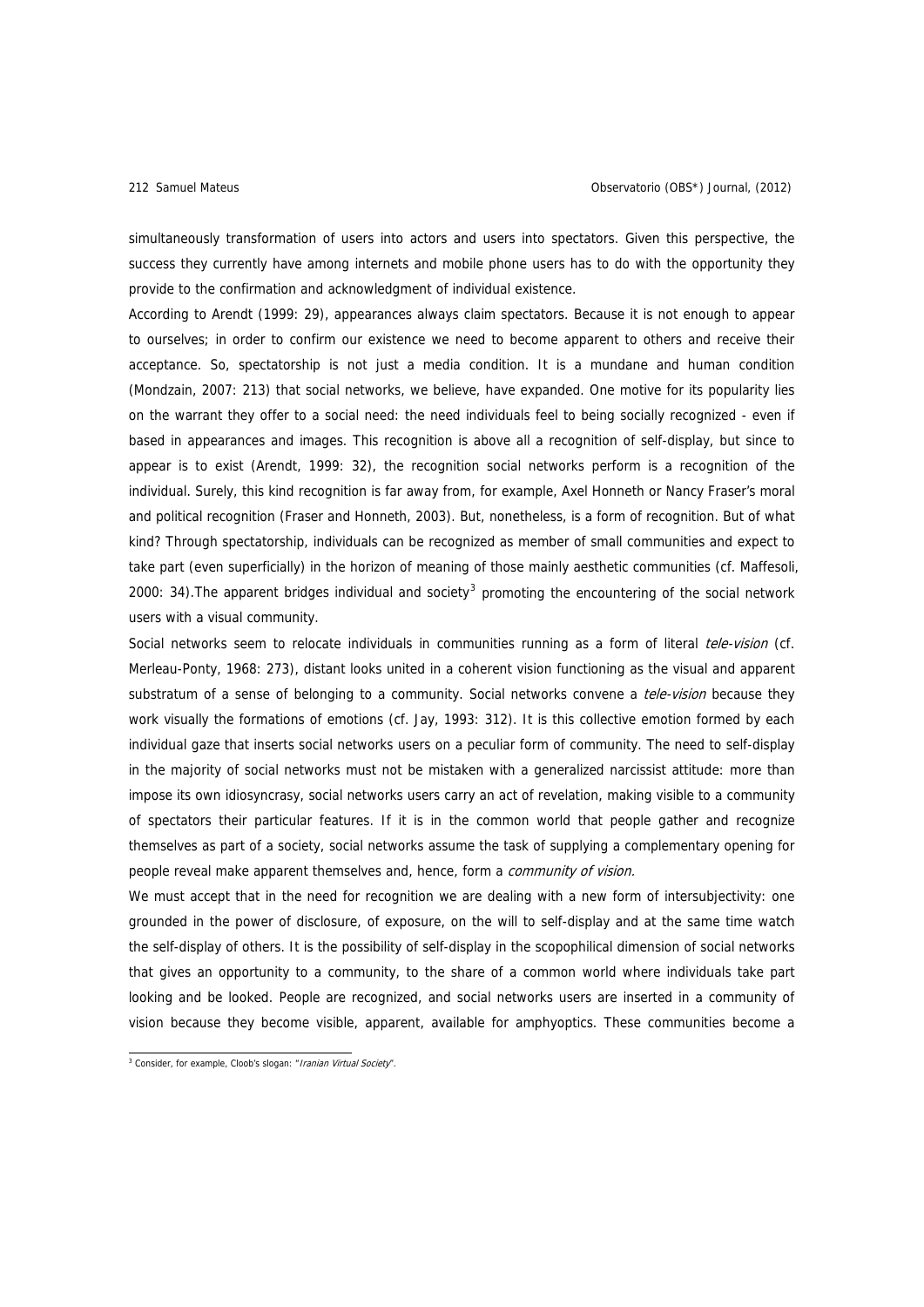### Observatorio (OBS\*) Journal, (2012) Charles Controller Samuel Mateus 213

community because they are also an object of an optical scrutiny. To appear implies the plurality, says Arendt (1999: 21), a diversity of point of views about what appears to the community. It requests others' adhesion, it gathers other's gaze. That's why, for Sartre (1953: 525) being seen by the other is the condition to see the other. Spectatorship involves an intersubjectivity of the gaze, a meeting of looks initiating a meeting of subjectivities. In social networks appearances turn men to spectators and, as spectators of a community of vision, they enter on a process of recognition. Scopophilia is the path to a sense of belonging and ulterior acceptance of individual's idiosyncrasy.

To summarize, in this paper we are suggesting that image's centrality in social networks recommend us to envisage individuals as spectators, this is, as creators of a public space of visual representation that is offered to the other's gaze and that grounds a sense of belonging attainable through a very special community- as we will see. Scopophilia in social networks like Friendster denotes the movement of the spectator setting in action a communicative flow of subjectivities that constantly demand the formation of communities of meaning. It is evident that the grid of pictures and videos that distinguishes social networks bring forth a fundamental category, that of spectatorship. Social networks users, because they take part on an aesthetic process, they are also spectators. As so, while watching and linking images, they are never alone. Scopophilia bring them together. In their structure, social networks point to the fact that the condition of spectator comes, not simply from a relation to an object, but above all from a relation that is established between individuals through images. They link together using vision. We see that process happening in social networks where users become spectators that involve collectively with each other struggling publicly for a respectable spot on the public world. Social networks are just another form of people interact, develop their subjectivity and submit them to other's approval. Not the main form, not the only form, but a form among others to achieve a way of social recognition.

### **Community of Vision**

Today we perceive the supremacy of image on networked media interactions. These mediated exchanges are not totally iconic or optical. Of course, social networks like Facebook for example, are not all about pictures, avatars, videos or" likes". There is space for small comments, fragmentary opinions or spontaneous written remarks. Many television programs and brands use it to establish a more effective closeness to their audiences or consumers. As they send their messages, they also receive reviews and appraisals from their followers.

Nonetheless, the image has in there an avoidable role: the presentation page is flooded with pictures and Facebook users recognize themselves from one main picture that represent them in the social network. The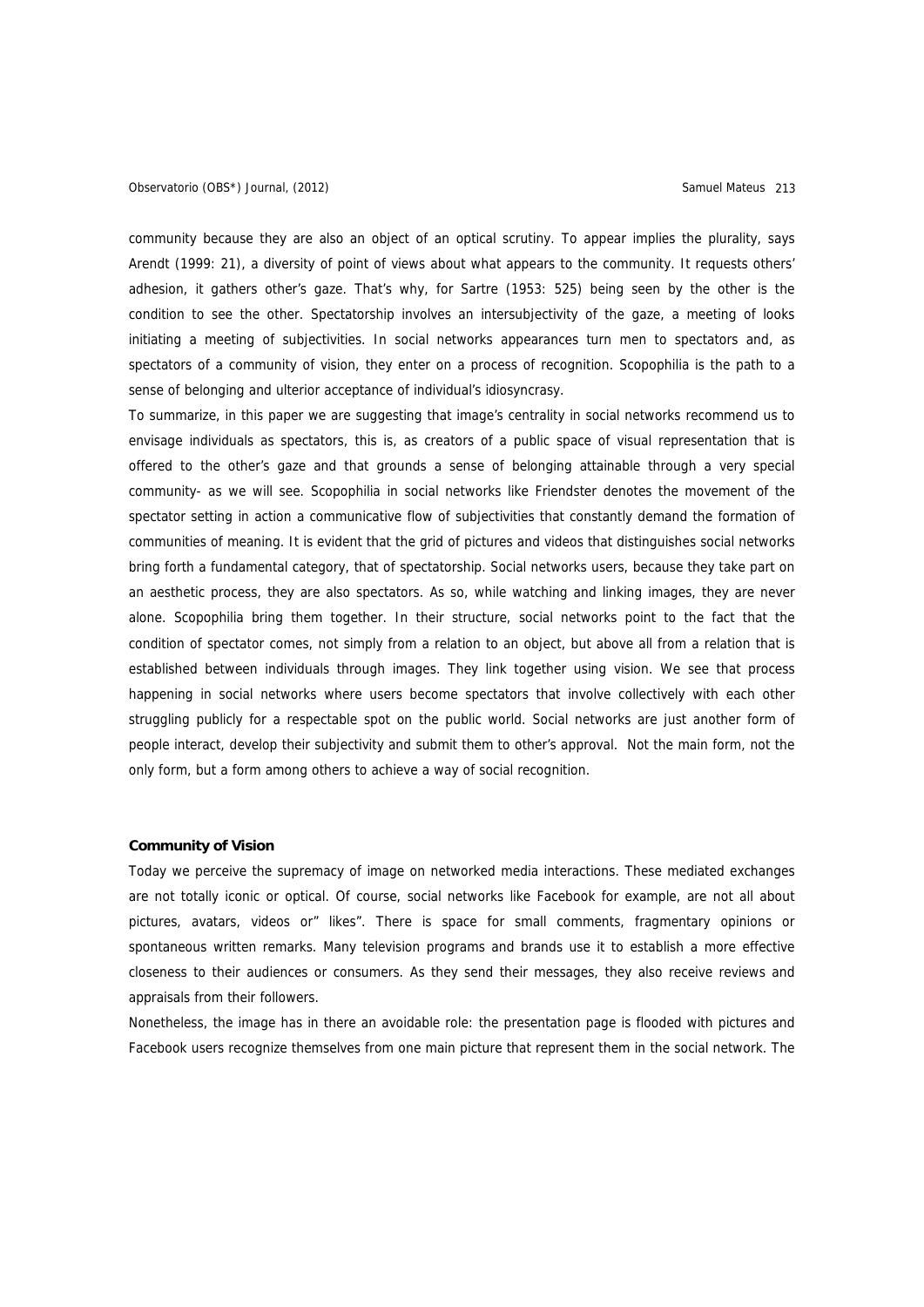way Facebook connects people is a very optical one: each user feel his relations to other users through the pictures and videos he can see from his Facebook "friend". Each one of us can peek in the life of our "friends", see if they are fattier or thinner or if they are aging. Most of what happens in life is posted in social networks not without the proper staging: there it is, for example, a couple posing to the camera in their wonderful trip to Alps, or there it is, the brand new car someone has just bought, or there is even a photo taken during the graduation ceremony. Social networks are, thus, an iconic form of registering all the moments in life, a new and meditated way of tracing and recalling by optical means the landmarks achieved by individuals. This means a different form of people become public. Publicness is in networked media more immediate, more mundane, more user-friendly: anyone and by any motive can post and make public a fragment or the whole of his life (cf. Thompson, 1995: 125). Through pictures social networks users feel they can reach easier their friends, family or colleagues. And the main form of communicating one's life is making it visible. What could be more direct and transparent than the pictures of my life posted and accessible to my web of social contacts? How could I better inform what I have been doing (in work and in leisure) unless I make available, 24h per day, 7 days a week, 12 months a year, all the experiences I have been living? Social networks are, hence, social shortcuts, small trails leading directly to the individual and making its privacy easier to be communicated and acquainted. They represent an universal means of public expression (Coyle and Vaughn, 2008).

The importance of the amphyoptical scopophilical dimension of social networks is the possibility they entail about fostering a collective and shared point-of view. In other words, one of the more surprising features of Orkut or Hi5 is the capability to transform a set of individual virtual representations on a community. And they attain it through vision: social networks constitute small media communities of vision. Their users become instantly spectators. As they rely on the image, social networks appreciate their users, not as a simple audience (like television or radio audiences), but a community of spectators, each and single one gazing, accessing and evaluating the life of its media circles of contact or grid of "friends". Social networks seem to us communitarian (mediatized) spaces having in vision the vector of the community sense. The projected images of the self, those theatrical staging of one's own life, add to the flesh of the face-to-face interaction the momentum of the conscience of a multiplicity of individuals sharing its life's incidents. What could better produce community than the various visualizations network users have among them? Facebook's slogan is illustrative: "Facebook helps you connect and share with the people in your life". Or Orkut's slogan: "Equal to real life".

The essence of social networks seems to be founded in the collective idea of community and community is mostly accomplished by the scopophilical attachments connecting through vision every single individual. So, individuals are not simply an audience: as a community of vision, as spectators, they do not suppose a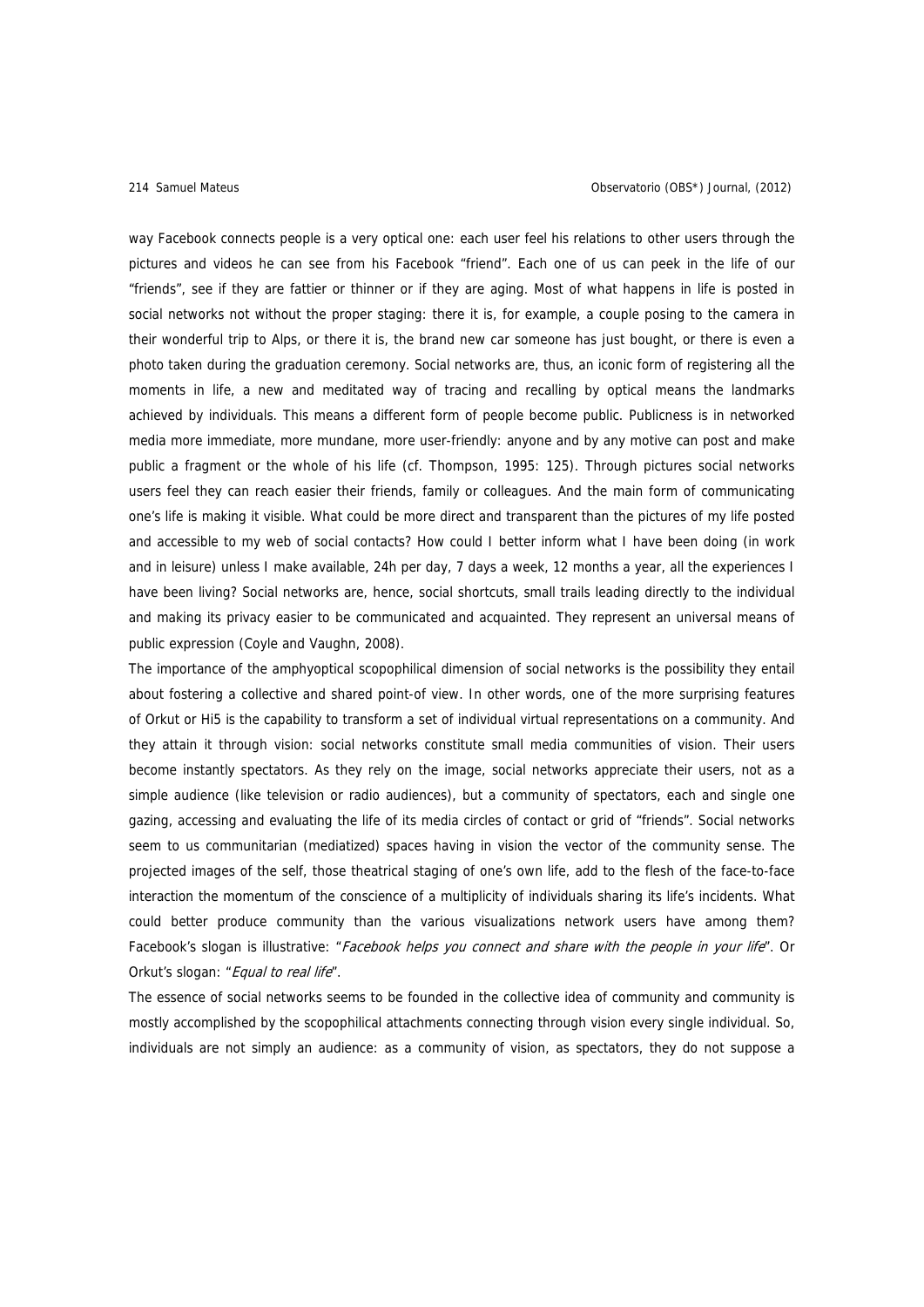passive condition. Being spectator is at the very core of social networks. It's user's standard situation. They inform, they discover, they comment, they maintain social relationships, but do all these things seeing, looking, gazing protractedly. Here being a spectator is not a subjection to the flow of phantom images<sup>[4](#page-8-0)</sup>; it is an emancipation meaning the garble of those who see and those who are seen, those who participate commenting and those who are the object of participation. Social networks entail a reconfiguration of time and space compressing social intercourse in networked media: there each individual have the power to visually connect to an immensity of persons (Wellman, 1999).

Of course, images escort humanity since its beginning. But the inflation of images with the invention of optical technologies have shifted its relation with individuals. Networked media, like Internet or mobile phones, have sharpened this ancestral link between man and images. Now, scattered among the polymorphism of the visible and in the diversity of subjective experiences, image is constituted in the construction of a "common vision" (Mondzain, 2003: 18), of a community of gazes, sharing the looks and mixing intimacies in social networks. These scopophilical networks show how society live in the share of the visible, in the share of a common world based (also) in images. Today social networks emphasize how communities can be established through the visible and the invisible, and through the management of looks in the great architecture of the amphyoptical scopophilical regime. However, the community of vision we find in, for example, Internet's social networks do not point to a common look. Although, there is a common vision, there is not the same and exact look spreading in millions of individuals. We never see the same others see. But we can have a similar vision, a conference of gazes, the meeting of a community of vision. What is at stake in sharing is not just the visible, is also those things images can just point to. Seeing together, to form a community of vision is also sharing the invisibility of meaning (Mondzain, 2003: 140), something that needs to be fashioned in continuum. And that community meaning rests, for example, in the images we choose to see together, those optical representations social networks users decide to make accessible to the common gaze. "To decide what one sees, what one likes to look and what does not like to look, to decide what one gives to the gaze, is a matter of a shared word on the common space of a sense to build" (Mondzain, 2003: 153).

Communities of vision are built on a set of iconocities that grant the possibility to communicate meaning. Images are not self-evident, they need to be accepted, discussed, and interpreted. The importance of the image in these communities of vision lies in the fact that without them there is not much space to consider the other. The sharing of vision has to do with the exchange of gazes that enables sense to arise. When the visible in made a common vision, then, the debate begins concerning a community of vision. Whenever the visible is produced like an enigma, all we can do is to rely on the construction of gaze between a

<span id="page-8-0"></span> 4 We are far away from the simulacral image of Baudrillard (1994).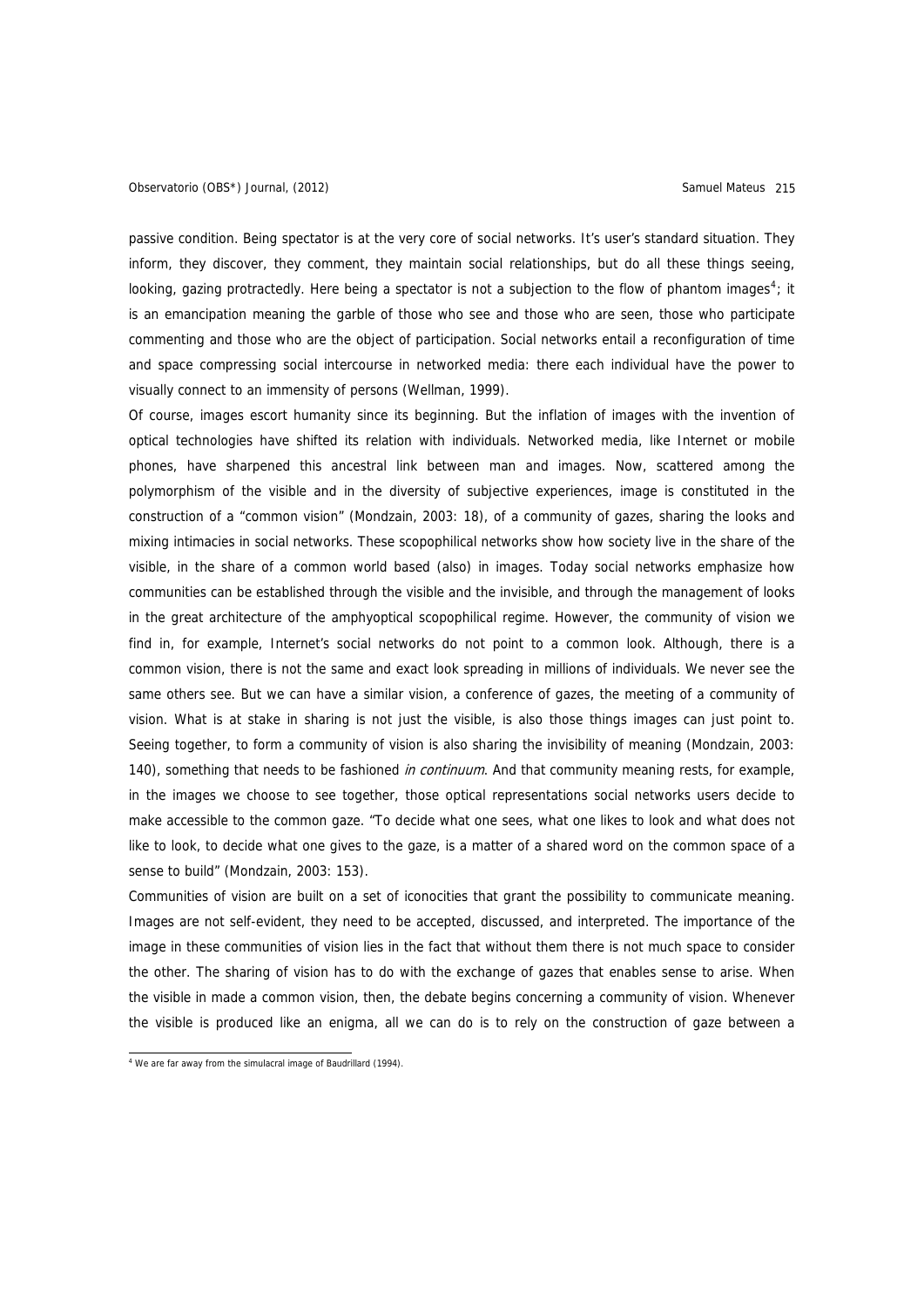community sharing a vision. So, the question is "What do images show?" but above all: "What do we see?". What gives sense to images is the movement of questioning, is the acceptance that the transparence of the visible in made by a community of vision settling its meaning. Images are not substantial; they demand a community to provide them the answer to its mystery. To see is not a natural function: it is mainly a construction we all participate whenever we shape the visible.

The visible stresses and demands sociability, and a community of vision follows after the scopophilical dimension of social networks.

### **Going Intimate in Public**

Social networks are special objects of networked media studies for many motives. We had some of them highlighted namely the amphyoptical scopophilical dimension, the conversion of users into spectators and the formation of a community of vision. We cannot conclude this paper without commenting the corollaries of those features: the remaking of intimacy. If users are spectators, thus the intimate and psychological life are also subjected to an exhibition.

While dealing with a scopophilical process and with spectators, social networks are redefining the traditional frontiers between what is private and what is public. Self-display can, in some cases, unveil the inner aspects of individual's personality. Private aspects of life like the birth of a child, minor personal accidents or marital life are easily published in social networks user's profile and profusely documented with pictures and videos. Private life turns more and more a public affair, open to potentially millions of people (Boyd, 2008: 131). In other hand, many intimate social relations, like love ones, happen today in the public eye of social networks. Flirting is not only visible in the body language of some pictures or some comments<sup>[5](#page-9-0)</sup>; it is also advanced often as the one of the main interests in social networks, mostly among its teenager users.

Social networks are, thus, major processes contributing to an exposure of intimacy that Tisseron, for example, calls "extimacy" (Tisseron, 2005: 47). Extimacy is the movement towards exteriority, towards the public gaze, towards the look of others. Unlike intimacy, extimacy is characterized by the exposure of individual's inner, most subjective core and is sustained by the desire one feels to communicate his interior and psychological side. It "consists in the wish to communicate an interior world" (Tisseron, 2005: 52). Extimacy is just another aspect of scopophilia that we can note in reality-television programs or in newspapers and life magazines. But extimacy happens, at the same time, in social networks's amphyoptics scopophilia. Extimacy searches for an enrichment of individual subjectivity through disclosure. Self's outward movement, the exteriorization of those things that are felt in the direction of other individuals

<span id="page-9-0"></span> 5 The majority of social networks even include in their profiles the information about user's marital status. Some of them, if the user is not married, give two options: *available* or *not-available* to romance.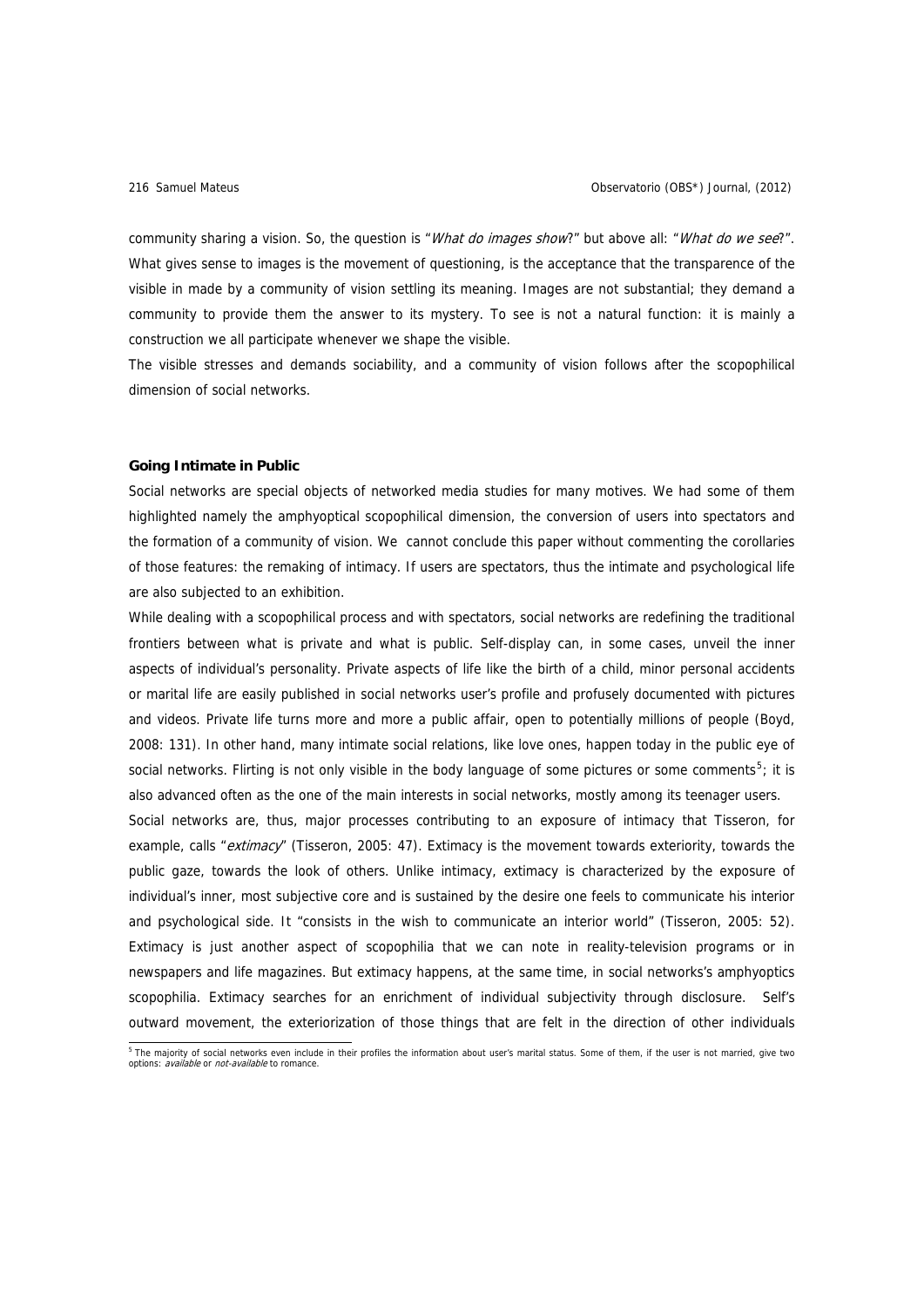### Observatorio (OBS\*) Journal, (2012) Charles Controller Samuel Mateus 217

grant social networks users the prospect of a socially controlled re-adjustment and interiorization made possible through other's reactions (many times, the web of contacts of social networks are composed by members of user's belonging group) . The right to show whatever one wants means the will today's social networks users (particularly younger generations) have to take control of their own lives. And take control of its lives on the social networks domain means to trust subjectivity to a self-display, that is, a rewriting of intimacy in order to take into account society's gaze.

Social networks extimacy does not imply a deletion of intimacy but a redefinition of what may be public and private. In social networks intimacy cannot be conceived without a public exposure, without individuals give themselves to a collective gaze. This means that social networks reshape, not only intimacy but also personal identity. Because, with this extimacy movement, intimacy is but one aspect of subjectivity, a dimension among others in personality (cf. Mehl, 1996: 164). Intimacy is a moving terrain. Individuals manipulate it exposing some things but concealing others. Not all is showed in social networks. Extimacy is a free reformulation of individual's private aspects in order to receive a social recognition that allows to improve their own subjectivity. Intimacy is something that exists when and where individuals want (Tisseron, 2005: 76). Social networks seem to echo this assumption: they display visual (and discursive) representations of individuals but these do not sum up the entire subject. Extimacy is a means to an end and a primordial consequence of the scopophilical dimension of social networks. The changes blurring the public and the private should be considered as part of the communities of vision and thinking in social networks users as spectators. We assist to a radical search: one that deals, not with a deep identity, but with a development with multiple and heterogeneous aspects of a composed identity. She is understood as a dynamic process that uses social networks scopophilia as a collective form of exploitation of its potentialities. And self-representation has become, because of social networks, unconstrained. Images liberate the imprisonment of the appearance and let free multiple possibilities for identity<sup>[6](#page-10-0)</sup>.

Identity is, more than ever, attached to the apparent realm and the optic regime (Tisseron, 2005: 95). Networked media function as social liaisons individuals use to stay connected to each other and enrich their subjectivity through the gaze of others. In the particular case of social networks, they proceed to the management of idiosyncrasies, for one hand, and the management of a sense of community, in other hand. Individuals have the right to claim a social visibility of their subjectivity and at the same time - redefining its own intimacy and identity - take a step further towards collective recognition.

<span id="page-10-0"></span> 6 The importance given to social network's profiles as an index of one's own identity is confirmed by the legal consequences framing the usurpation of profiles. Facebook jacking designates a new form of cyber-crime and is compared with real abduction of identity. It consists in the stealing of a social networks' user profile assuming the control of its public life posting untrue comments or pictures thumbnails. It is seen as way of taking a false identity and can leave serious damages to individuals self-esteem. *Facebook jacking* can happen if users are using a public connection and forget to sign out their accounts. A Portuguese<br>newspaper accounts two cases (one in Portugal and one in United S [http://www.publico.pt/Tecnologia/facebook-jacking-perder-o-controlo-na-rede\\_1508541](http://www.publico.pt/Tecnologia/facebook-jacking-perder-o-controlo-na-rede_1508541) (available on July 2012).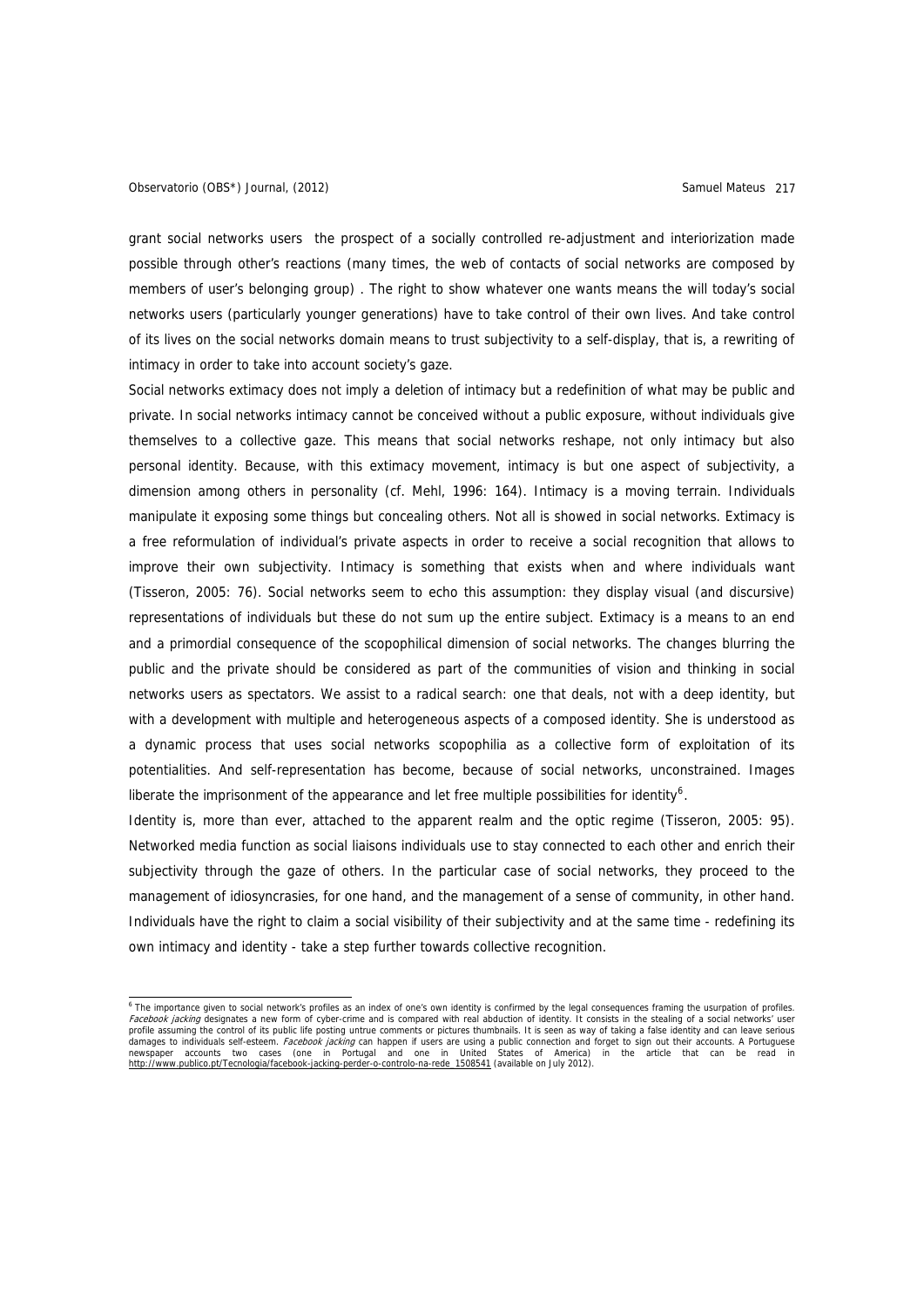### **Conclusion**

Until now, the power of images has been neglected in what social network's studies concerns. This paper tries to bring visual culture studies to networked media research, particularly digital media audiences. It suggests that a new understanding of the role of social networks in sense of belonging and on personal identity can be attained if we think in its users as spectators. First - answering to the first initial question we brought - spectatorship is a human and social condition that social networks have only enhanced. Second- and answering the following question - spectators in social networks, it is argued, can form a community of vision based in its amphyoptical scopophilical dimension. Third, while there is a pleasure in watching images is central on social networks a movement of extimacy putting intimacy on the public realm occurs. Extimacy is not a sterile self-display but a mode of compose individuals personality through the public exposure to other's gaze. This may mean personal and social identities are in constant motion, that they are dynamic processes in which social networks take a big part (Zhao et alli, 2008). We tried to highlight some signs about digital media's positive role in the development of social relations. Even if it is not the only method, the scopophilic movement of social networks can function as visual bridges between individuals and society, and optic mechanisms of social recognition. In fact, we attempted to investigate how social belonging and community cohesion can arise from images' pathos, the emotion that unites a community of vision.

Schopenhauer once wrote: "or else when we are occupied with some purely intellectual interest – when in reality we have stepped forth from life to look upon it from the outside, much after the manner of spectators in a play"(Schopenhauer, 2006: 47). This paper views spectators through a different, less negative lens. Social networks users are not spectators that watch quietly the world passing by in front of their eyes. They are spectators in the sense they act when they see, judging, evaluating, commenting, recognizing. They are actors in the play of life understood as *theatrum mundi*. Spectatorship is a social condition of being in the world, of being visible and making ourselves public and available to others.

Social networks insistence on the optical regime takes this step further, promoting new configurations to community integration and social belonging.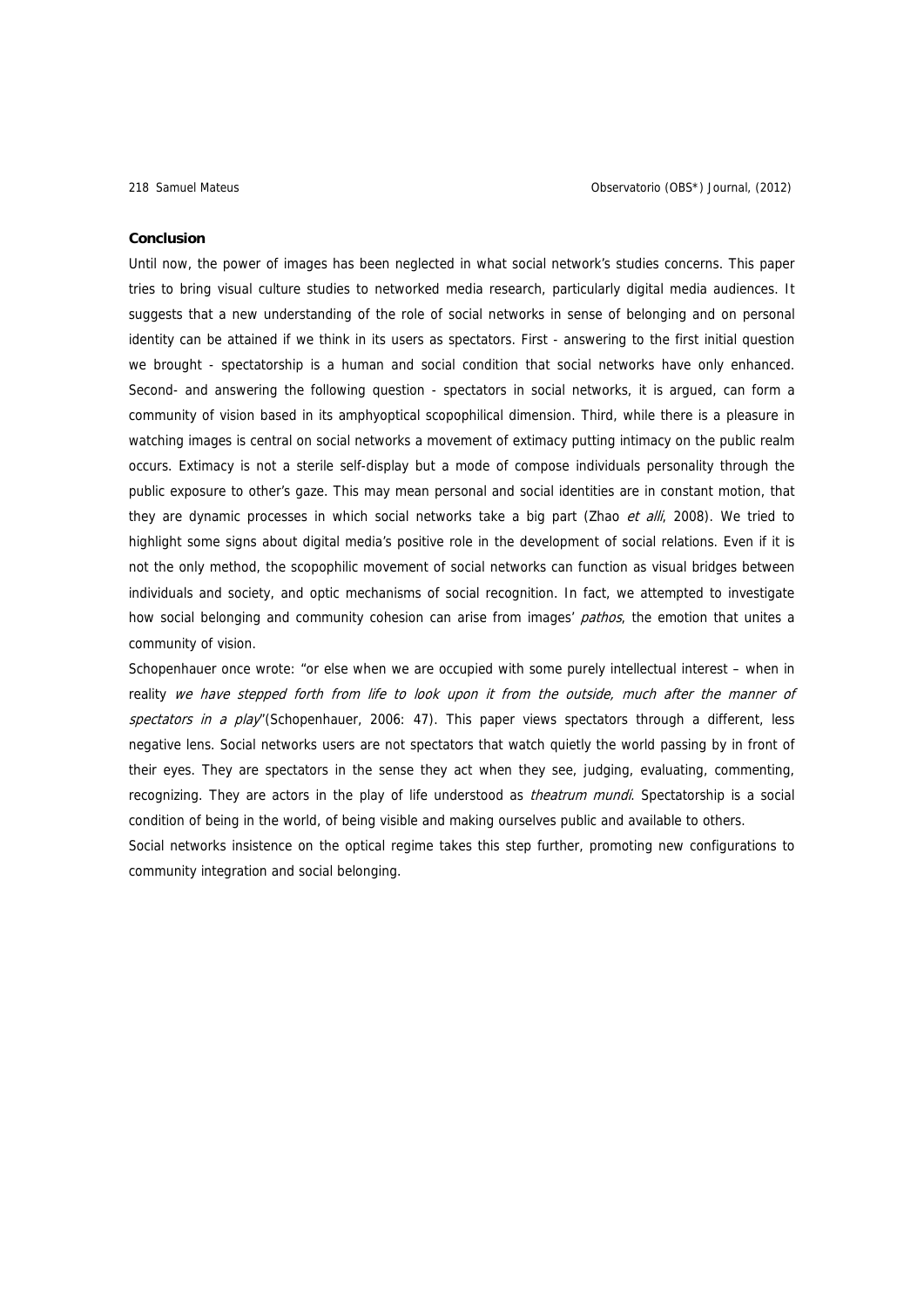Observatorio (OBS\*) Journal, (2012) <br>
Samuel Mateus 219

### **Bibliography**

Adorno, Theodor, Horkheimer, Max (1969). Dialectic of Enlightenment, London, Continuum

Arendt, Hannah (1999). A Vida do Espírito, Vol I- Pensar, Lisboa, Edições Piaget

Aristotle (2002), Metaphysics, Santa Fe, N.M, Green Lion

Baudrillard, Jean (1993), Simulacra and Simulation, University of Michigan Press

Boyd, Danah (2008) Why Youth Love Social Network Sites: The Role of Networked Publics in Teenage Social Life. Youth, Identity, and Digital Media. Cambridge, MA, The MIT Press, p.119-142

Boyd, Danah, Ellison, Nicole (2007). Social Network Sites: Definition, History, and Scholarship, Journal of Computer-Mediated Communication, 13 (1)

Coyle Cheryl L., Vaughn, Heather (2008). Social networking: Communication revolution or evolution?, Bell Labs Technical Journal - Applications and their Enablers in a Converged Communications World special Issue, Volume 13, Issue 2

Fraser, Nancy, Honneth, Axel (2003). Redistribution or Recognition ? – a political- philosophical exchange, London, Verso

Jay, Martin (1993), Downcast Eyes: The Denigration of Vision in Twentieth-Century French Thought, University of California Press

Jonas, Hans (1982), 'The Nobility of Sight: A Study in the Phenomenology of the Senses', in The Phenomenon of Life: Toward a Philosophical Biology

 Maffesoli, Michel (2000), Les Temps des Tribus – le déclin de l'individualisme dans les sociétés postmodernes, Paris, La Table Ronde

Mehl, Dominique (1996). La Télévision de l'Intimité, Paris, Éditions du Seuil